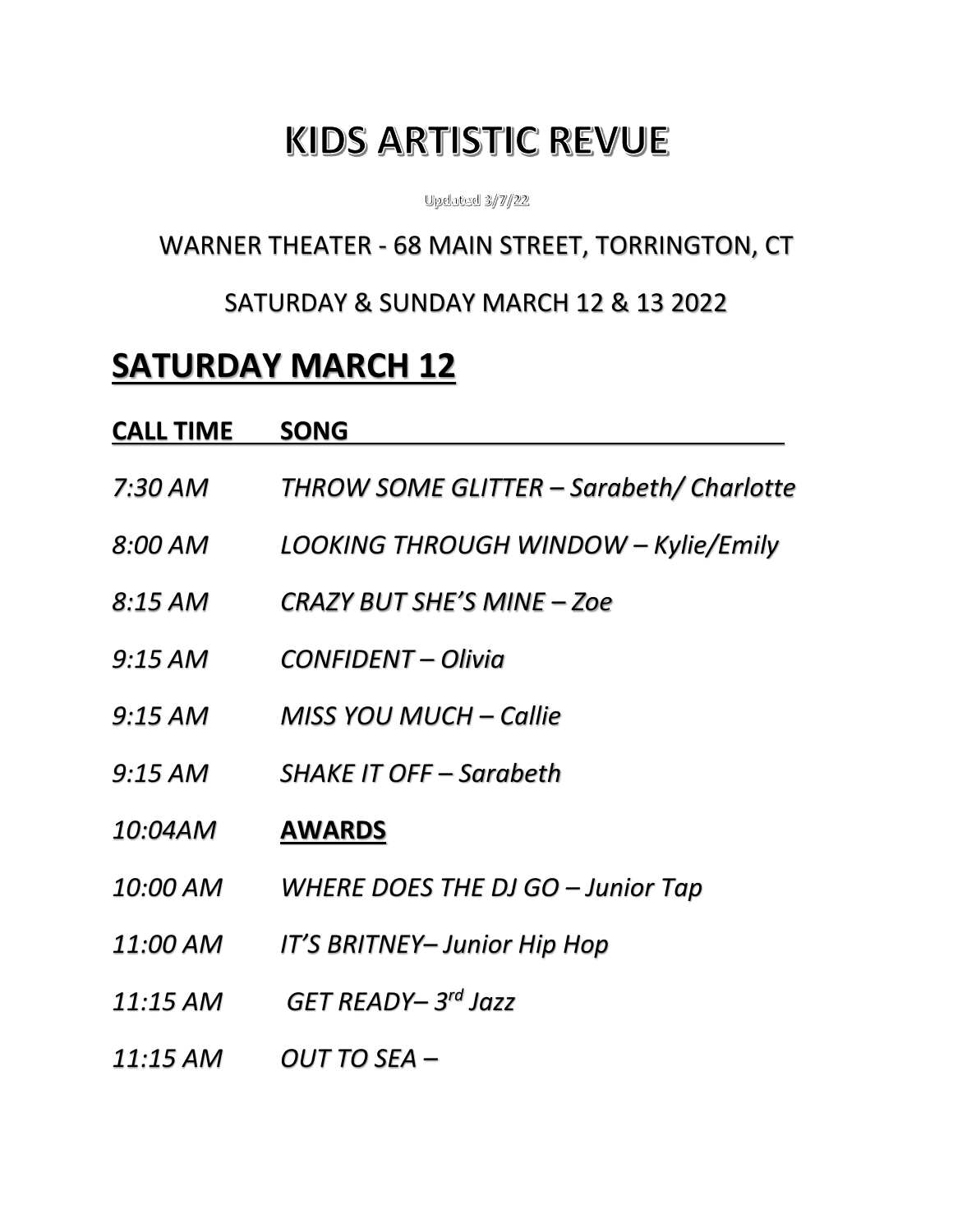### *1:30 PM* **AWARDS**

### **3:57 PM AWARDS FOR TOP SECONDARY STUDIO**

- *5:15 PM I HEAR A SYMPHONY – Emmy*
- *7:45 PM SKYFALL – Morgan*
- *6:51 PM ON THE LEDGE – Emmy & Katie*

#### **8:09 AWARDS**

## **SUNDAY MARCH 13**

| 7:30 AM        | SHAKE IT UP - Tenley                  |
|----------------|---------------------------------------|
| 8:00 AM        | CHANDELIER – Gianna                   |
| 8:00 AM        | THAT'S MY GIRL - Riley                |
| $8:00$ AM      | FEEL THE LIGHT - Aubrie/Hadley/Aubrey |
| $8:30$ AM      | DANCE IN THE GYM - Production         |
|                |                                       |
| 10:28 AM       | <b>AWARDS</b>                         |
| 10:00 AM       | <b>ITSY BITSY – Minis</b>             |
| <i>10:00AM</i> | L'AMOUR – Senior Hip Hop              |
| 10:15 AM       | <b>ZERO TO HERO – Musical Theater</b> |